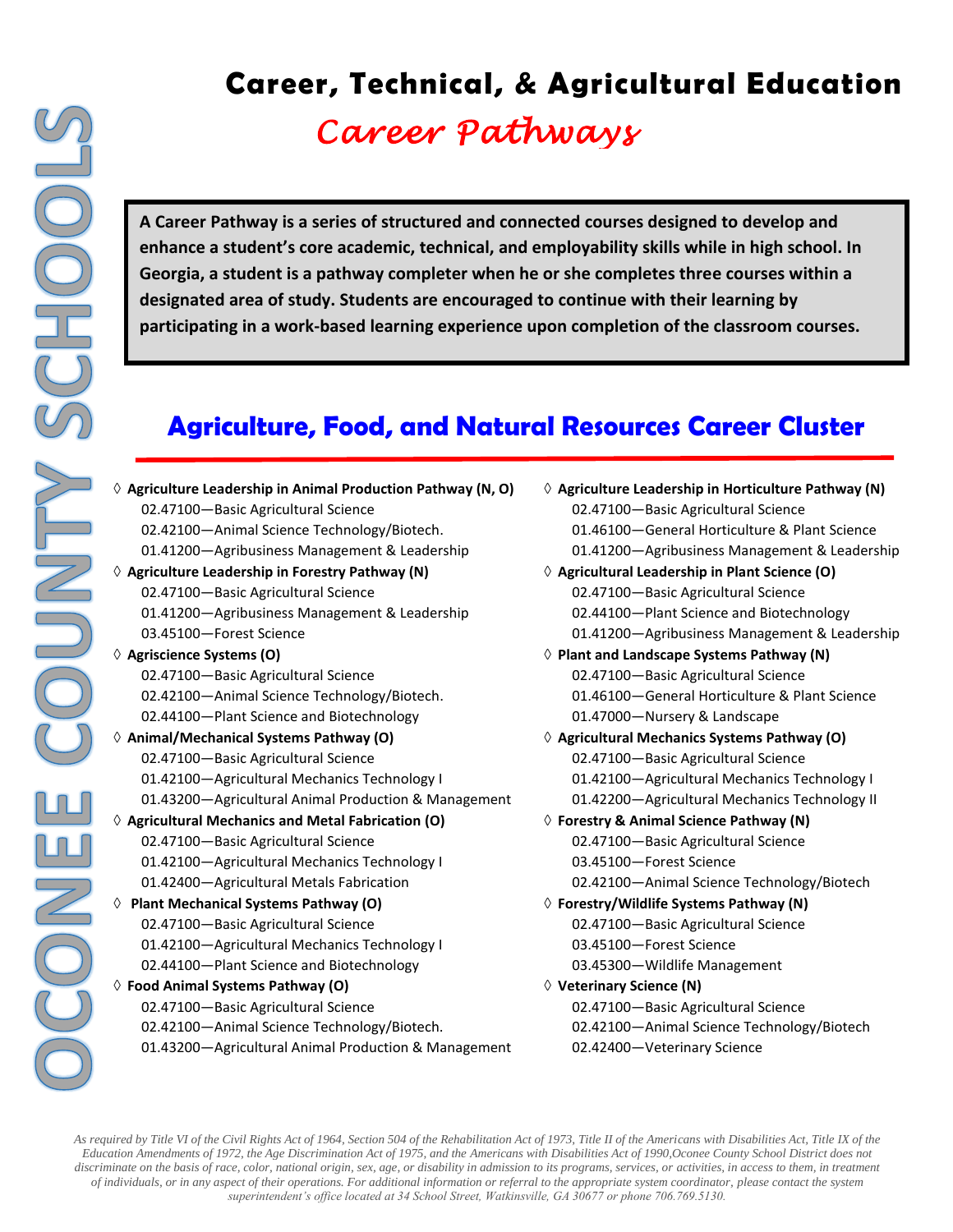# **Arts, A/V Technology, and Communications Career Cluster**

#### **Graphic Design Pathway (N)**

48.56100—Introduction to Graphics & Design 48.46200—Graphic Design & Production 48.52800—Advanced Graphic Design

# **Education and Training Career Cluster**

 **Early Childhood Care & Education Pathway II (N,O)** 20.52810—Early Childhood Education I 20.42400—Early Childhood Education II 20.42600—Early Childhood Education Practicum

### **Health Science Career Cluster**

- **Therapeutic Services/Emergency Medical Responder (N)**
	- 25.52100—Introduction to Healthcare Science
	- 25.44000—Essentials of Healthcare
	- 25.45000—Emergency Medical Responder

### **Therapeutic Services/Allied Health & Medicine Pathway (N,O)**

25.52100—Introduction to Healthcare Science 25.44000—Essentials of Healthcare 25.43700—Allied Health & Medicine

# **Marketing Career Cluster**

 **Marketing & Management Pathway (O)** 08.47400—Marketing Principles 08.44100—Marketing & Entrepreneurship 08.44200—Marketing Management

# **Finance Career Cluster**

#### **Advanced Accounting Pathway (O)**

07.44130—Introduction to Business & Technology 07.41100—Principles of Accounting I 07.41200—Principles of Accounting II

#### **Business Accounting Pathway (O)**

07.44130—Introduction to Business & Technology 07.42600—Financial Literacy 07.41100—Principles of Accounting I

#### **Financial Services Pathway (N)**

07.44130—Introduction to Business & Technology 07.42600—Financial Literacy 07.43100—Banking, Investing, and Insurance

### **Information Technology Career Cluster**

#### **Computer Science (N,O)**

11.44600 —Introduction to Software Technology 11.47100 Computer Science Principles OR 11.01900 —AP Computer Science Principles 11.01600 – AP Computer Science

#### **Cloud Computing (N)**

11.44600 – Introduction to Software Technology 11.47100 Computer Science Principles OR 11.01900 – AP Computer Science Principles 11.44700—Cloud Computing

# **Science, Technology, Engineering and Mathematics Career Cluster**

### **Engineering & Technology Pathway (N,O)**

21.42500—Foundations of Engineering

- 21.47100—Engineering Concepts
- 21.47200—Engineering Applications